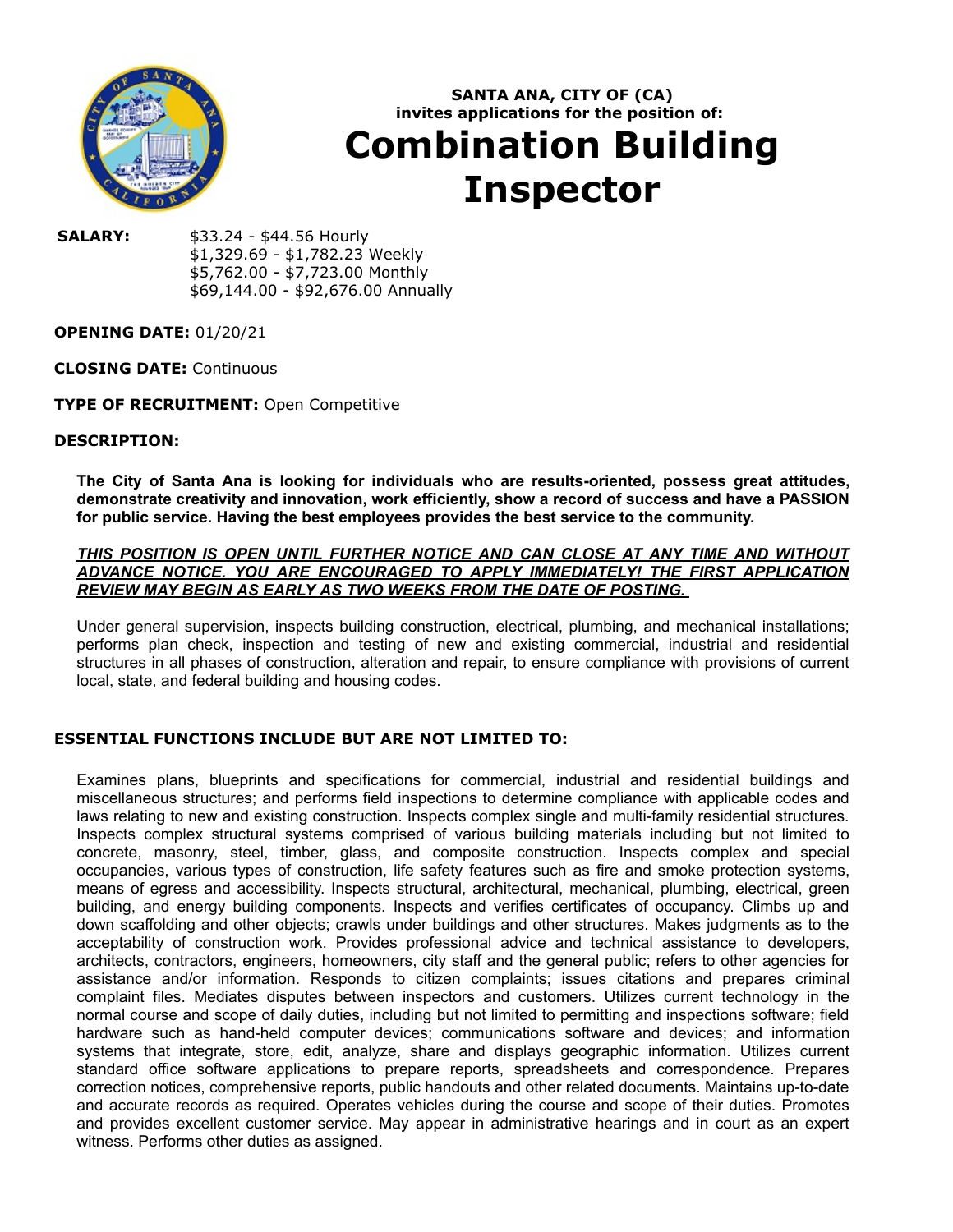## CHARACTERISTICS OF THE SUCCESSFUL PERFORMERS

The successful performer is well-organized, has high ethical and professional standards, and excellent interpersonal and communication skills. This individual exercises sound judgment when evaluating and responding to both routine and crisis situations. The successful performer is a self-starter, who is motivated to stay current in building code requirements, practices good time management, is an accurate record-keeper, and effectively uses his/her interpersonal skills to assist internal and external customers courteously and tactfully. This individual is a contributing member of the Planning and Building Agency team using excellent customer services practices. The successful performer accepts supervision when warranted, and is willing to assume responsibility and work independently within established guidelines.

## **MINIMUM QUALIFICATIONS:**

#### RECOMMENDED MINIMUM QUALIFICATIONS

Three years of experience as a journey-level, lead person or superintendent in building construction work; or two years of building inspection experience for a public agency; or any equivalent combination of training and experience which provides the following knowledge, skills and abilities.

## DESIRABLE KNOWLEDGE, SKILLS AND ABILITIES

Knowledge of: current codes, laws, ordinances, rules and regulations pertaining to building construction; standard practices, current methods and materials used in building construction; principles and techniques of inspection work; current office software applications such as Microsoft Office Outlook, Word and Excel; and geographic information system (GIS).

Skill in: the integration, application and utilization of current technology including but not limited to permitting and inspections software; field hardware such as hand-held computer devices; communications software and devices; the use and application of geographic information systems that integrate, store, edit, analyze, share and displays geographic information such as GIS; and the utilization of current office software applications such as but not limited to Microsoft Office Outlook, Word and Excel.

Ability to: read and interpret construction blueprints, plans and specifications; understand and make building construction computations; perform effective inspections; recognize construction practices which do not conform to code standards, acceptable practices, and/or proposed plans; organize and present thoughts and ideas tactfully, courteously and effectively in written and oral form; keep required records in an organized manner; walk for several hours daily; climb up and down scaffolding, ladders and other objects; crawl under buildings; bend, stretch, stoop, reach and pull; lift and move objects weighing up to 50 lbs.; remain calm when interacting with irate members of the public; and establish and maintain effective working relationships with developers, architects, contractors, engineers, owners, other employees and the general public in a culturally diverse community.

#### SPECIAL MINIMUM REQUIREMENTS

Possession and retention of a valid California Class "C" Driver's License is a condition of continued employment in this classification.

International Code Council (ICC) certification as a Residential Combination Inspector is required prior to completion of the probationary work test period, and is a condition of continued employment in this classification. An ICC Certification as a Combination Inspector may be substituted for a Residential Combination Inspector certificate. Additionally, an ICC Combination Inspector is required within two (2) years of initial hire date. Failure to obtain and maintain required valid certificates and licenses shall result in termination of employment.

Lifts and moves objects weighing up to 50 lbs.

#### HIGHLY DESIRABLE

Additional ICC certification in any inspection discipline or as a Certified Accessibility Specialist (CASp) is highly desirable.

Bilingual fluency in English and Spanish is highly desirable.

#### SPECIAL WORKING CONDITIONS

Requires the ability to perform office work and construction inspection work requiring a moderate amount of